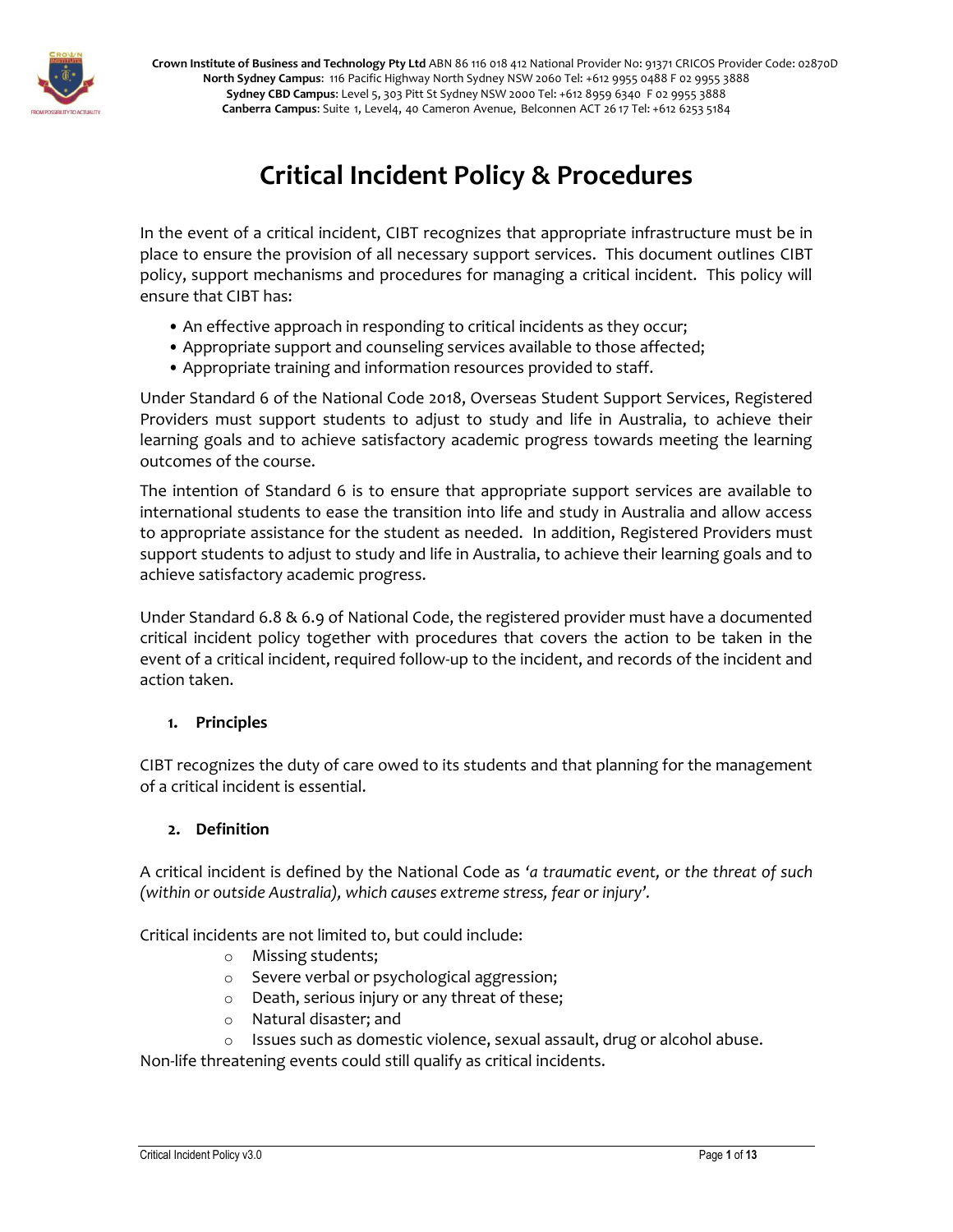## **3. Critical Incident Team / Coordinating Group**

When a critical incident occurs, the CIBT PEO/RTO Manager will call a meeting with Academic Manager, Admin manager, Co-ordinators and trainer to form a Critical Incident Coordinating Group.

The Critical Incident Coordinating Group is responsible for

- assessing risks and response actions
- liaison with emergency and other services
- contact with students' relatives and other appropriate contacts
- Liaison with other external bodies, such as home stays, careers or foreign embassies, and
- Counseling and managing students and staff not directly involved in the incident.

### **4. Action Plan**

The Critical Incident Coordinating Group will set in motion a critical incident action plan to manage various aspects arising from the incident, including communication strategies. This will include

- creating and disseminating a plan and its procedures
- a review of the plan, and
- Staff development and training.

### **5. Media Management**

A media management process will be included in the management plan to ensure the most positive and supportive response from the media.

### **6. Reporting and recording of incident and action taken**

The Educational Services for Overseas Students Act 2018 (ESOS Act) requires the CIBT to notify DET and DHA as soon as practical after the incident and in the case of a student's death or other absence affecting the student's attendance, the incident will need to be reported via the Provider Registration and International Student Management System (PRISMS). All aspects of the incident and its management will be recorded on the student files.

### **7. Follow-up and evaluation**

CIBT staff will be made aware of the critical incident policy and procedures and be given appropriate training to ensure the duty of care for international students is uppermost in their minds.

A review and evaluation of the response to the critical incident will be conducted and the procedures reviewed by the Critical Incident Team/Critical Incident Coordinating Group and/or other stakeholders.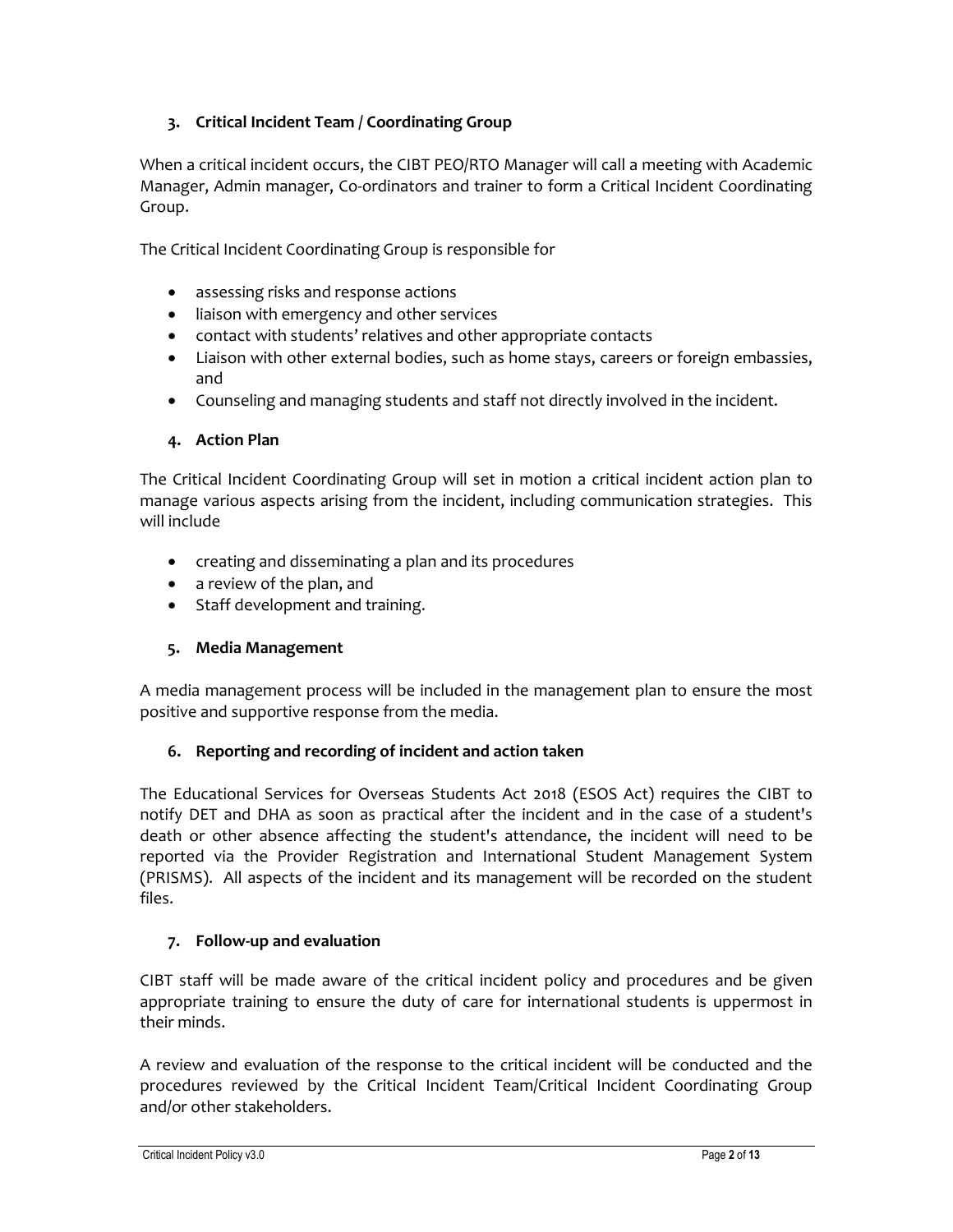### **8. Resources**

Changes to the policy and procedures, including updating resources, will be made as soon as practicable following the review and evaluation.

### **Critical Incident Procedures**

The CIBT Critical Incident procedures detailed below include:

- Reporting and recording
- Flow chart and detailed action plan sample
- Evaluation and review checklist
- Staff training
- Resources and local links

Any action taken in regard to a critical incident will be recorded to include outcomes or evidence if the incident is referred to another person or agency.

When an international student dies or other critical events involving students occur, CIBT of necessity, will take on many of the tasks which would normally be dealt with by the family of the victim were the incident to have occurred in the student's home country. CIBT has in place efficient, sensitive and supportive strategies for dealing with a critical incident and provides support to members of staff, students and others in the community who are involved.

### **REPORTING**

The Educational Services for Overseas Students Act 2018 (ESOS Act) requires CIBT to notify DET and DHA as soon as practical after the incident and in the case of a student's death or other absence affecting the student's attendance, the incident will need to be reported via the Provider Registration and International Student Management System (PRISMS).

When an international student dies or sustains serious injury, CIBT may be required to assist the student's family. This may include:

- hiring interpreters
- making arrangements for hospital/funeral/memorial service/repatriation
- obtaining a death certificate
- assisting with personal items and affairs including insurance issues
- assisting with visa issues

In addition the following need to be notified

- Home stay or accommodation provider
- Information Technology Services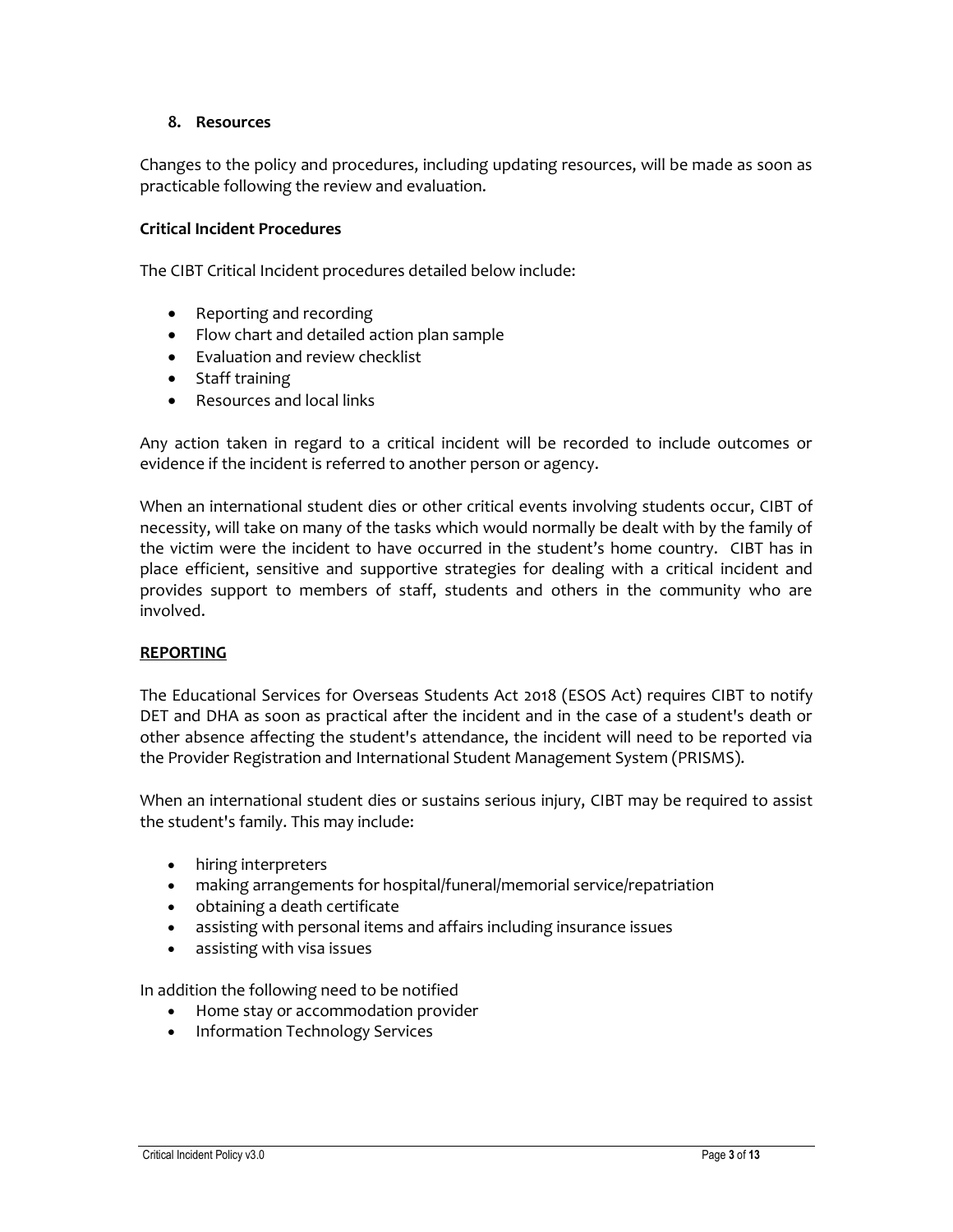### On-campus Incidents

If the incident is on campus, the first action will be to contact the emergency services - fire, ambulance or police – as would be the case with other OH&S matters. The PEO/RTO MANAGER must also be contacted immediately when the incident involves death, serious injury or a threat to life or property.

### Off-campus Incidents

If the critical incident involves a student or staff member and is off-campus, the person receiving the information must immediately contact the PEO/RTO MANAGER who will communicate other staff as appropriate.

### Key Details to be reported

Key details to report include the time, location and nature of the incident (e.g. threat, accident, death or injury), names and roles of persons involved (e.g. staff, international or domestic student).

The staff member receiving the news contacts the PEO/RTO MANAGER, Head of the Critical Incident Team

The PEO/RTO Manager urgently deals with an emergency situation then calls a meeting with the staff involved to make decisions as to how to proceed. The staff most likely to be present will be:

- PEO/RTO Manager
- Academic Manager
- RTO Manager
- Admin Manager
- Other key stakeholders may be called depending upon the situation

### **The Coordinating Team/Group**

At the initial meeting, the task of the group is to:

- Create for themselves a clear understanding of the known facts.
- Plan an immediate response.
- Plan ongoing strategies.
- Allocate individual roles/responsibilities for ongoing tasks.

### Immediate response

Issues to be considered:

1. Contact with next of kin/significant others - what is the most appropriate manner of contact?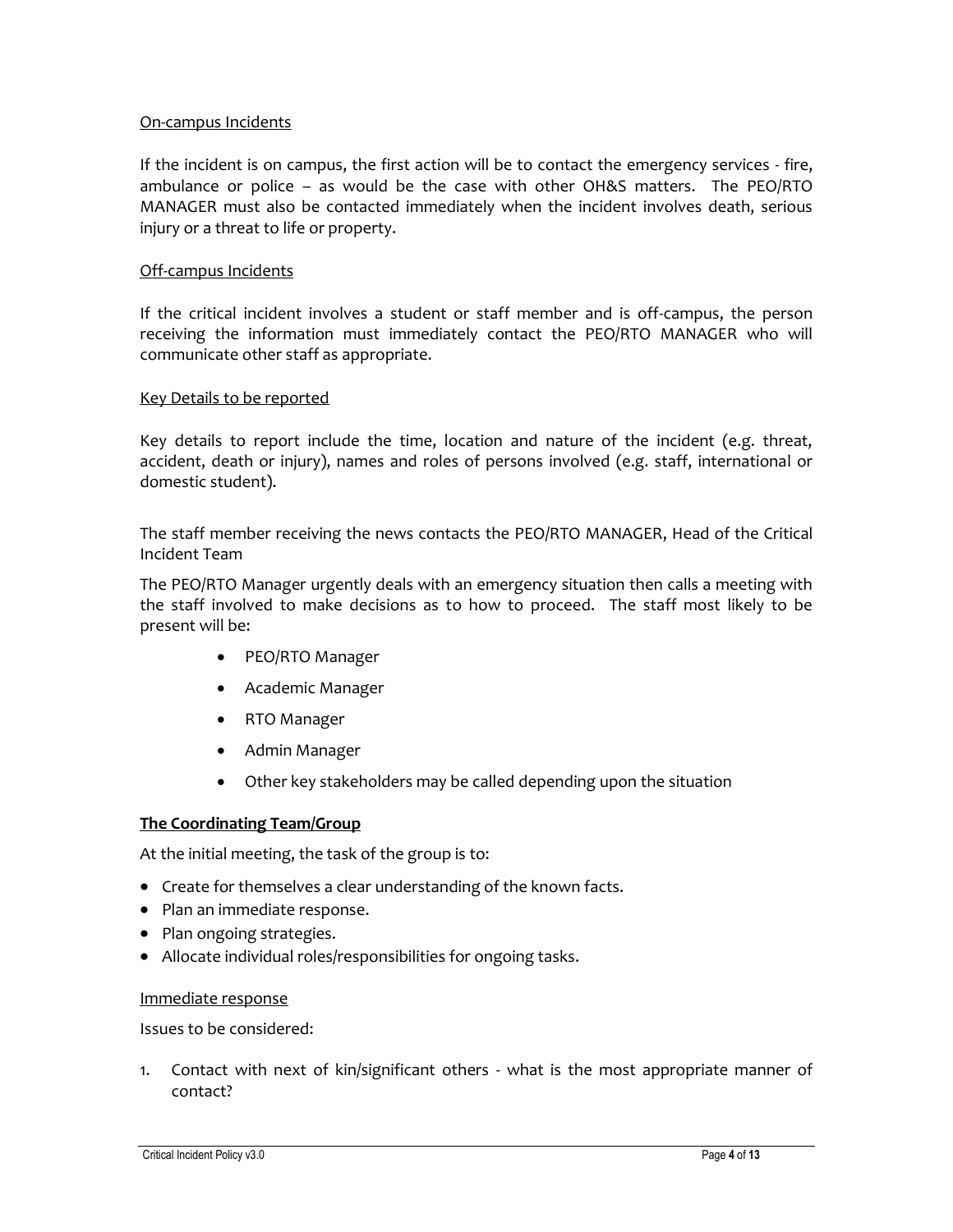- 2. Arrangements for informing staff and students.
- 3. Guidelines to staff about what information to give students.
- 4. A written bulletin to staff if the matter is complex.
- 5. Briefing staff and delegating a staff member to deal with telephone/counter inquiries.
- 6. Managing media/publicity
- 7. Identification of those students and staff members most closely involved and therefore most at risk.
	- Those directly involved
	- Personal friends/family of those involved
	- Others who have experienced a similar past trauma
	- Other students, staff, supervisors etc.
- 8. Arrange a time and place for an initial group/individual debriefing session with Counselor/s.

In this session, an opportunity is given to share the impact of the event, discuss various interpretations of the event in cultural/ethnic terms, the resulting sense of vulnerability, the experience of painful emotions and the normalisation of reactions.

- 9. Organise a tasks timetable for the next hour/s, day/s etc.
- 10. Plan ongoing feedback and regular meetings so that the coordinating team is continually in touch and working together.
- 11. Confirm access to emergency funds if necessary.

*NOTE One member of the team should scribe for all meetings to keep records of content and decisions.*

### Ongoing and follow up response

These issues may need to be discussed at subsequent meetings.

- $\checkmark$  WHO is the DECISION MAKER?
- $\checkmark$  WHO will FOLLOW UP?
- $\checkmark$  Availability of mobile phones
- $\checkmark$  Notification of and liaison with Sponsor/Agent if applicable
- $\checkmark$  Arrangements for visits to/from Family
- $\checkmark$  Liaison with Police, Doctors, Hospital Staff
- $\checkmark$  Hiring Independent Interpreters
- $\checkmark$  Death Notices
- $\checkmark$  Funeral/Memorial Service Arrangements
- $\checkmark$  Refund of student's fees to pay repatriation or associated expenses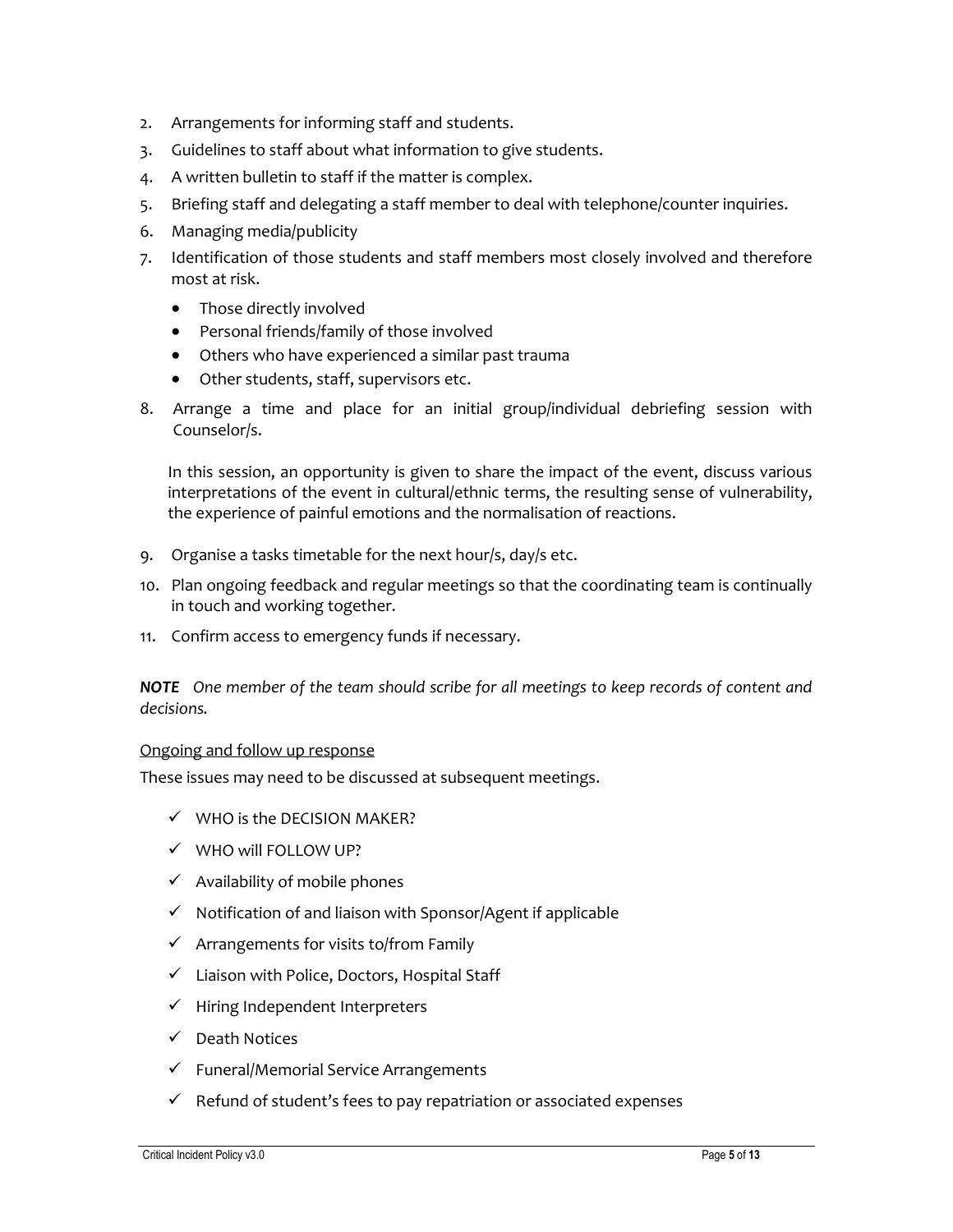- $\checkmark$  Copy of Death Certificate
- $\checkmark$  Consideration of personal items and affairs (household and academic)
- $\checkmark$  Insurance Matters, OHSC Coverage, Ambulance Cover
- $\checkmark$  Formal Stress Management interventions required for students and/or staff (release from classes, leave, rescheduled assessment or exams)
- $\checkmark$  Liaison with Academic Staff
- $\checkmark$  Arrangements for further debriefing sessions for groups/individuals as required
- $\checkmark$  Liaison with Department of Immigration and Citizenship if studies will be interrupted
- $\checkmark$  Fees issue to be resolved if student cannot continue with their studies
- $\checkmark$  Legal Issues: helping students get access to legal assistance if required.
- $\checkmark$  Arrangements for further debriefing sessions for groups/individuals as required
- $\checkmark$  Follow up condolence or other letters to Family
- $\checkmark$  Financial Assistance for families of affected person(s) if residing in Australia
- $\checkmark$  Organising students/staff for hospital visits

### **STUDENT FILE ESSENTIALS**

*In addition to the CIBT databases, employ and use a file note system, keeping hard copies of student details in the Enrolments files*

It will enable you and others to monitor student issues.

Include the following information for **Emergency Contact**

- Coloured Photograph
- Copy of Passport, including number, photo page, and visa page
- Student's address and telephone number
- Student's religion
- Emergency contact telephone, with next of kin details, agent or sponsor (if applicable)
- Any other identification details student ID, course details, medical conditions, allergy information etc.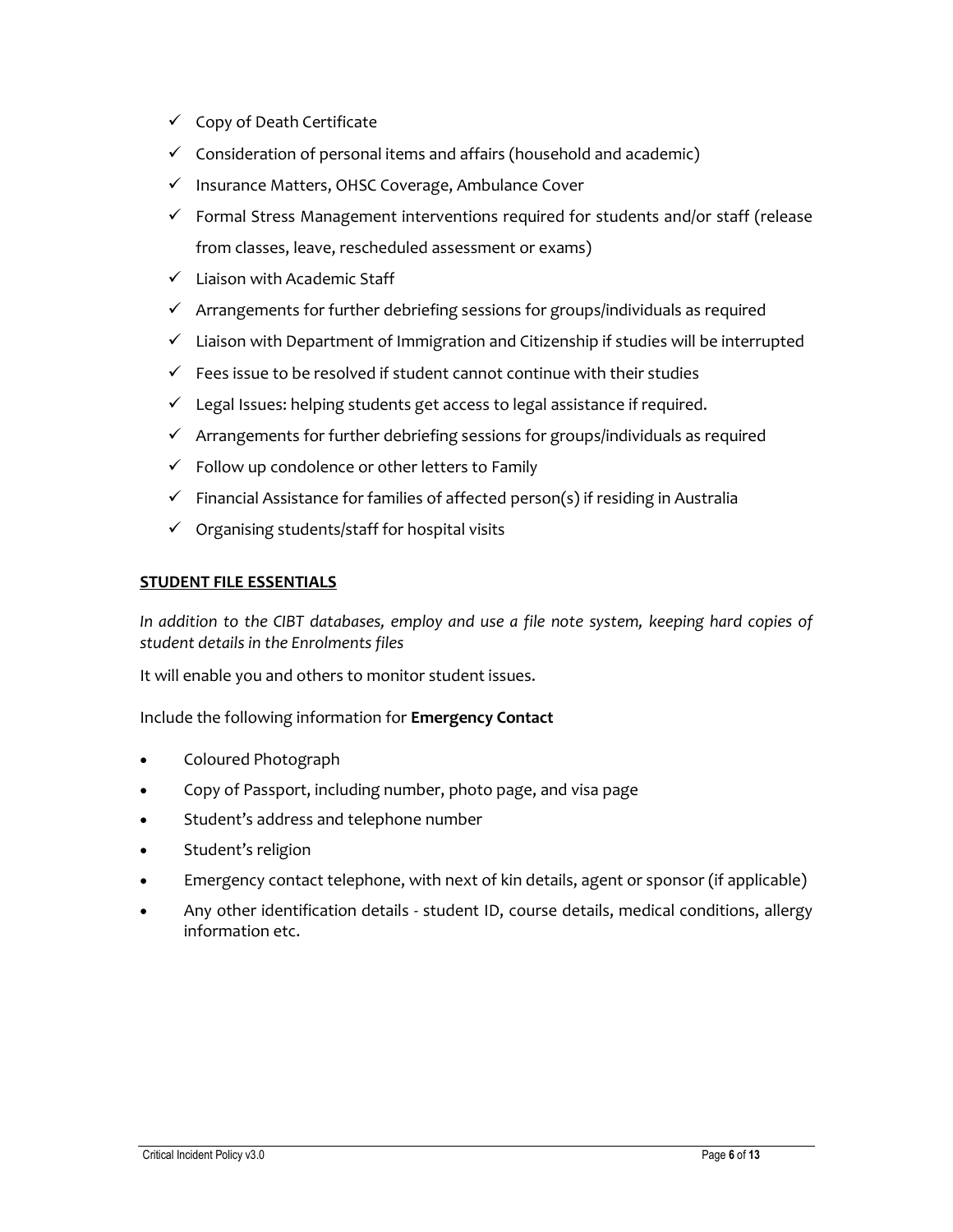### *CRITICAL INCIDENT FLOWCHART*

### **Immediate Action**

**1.** Staff member(s) (witness to incident or first contacted)…**Gather factual information** and

### **Contact Emergency Services - Dial 000**

| Note:                                    | Staff member(s) (witness to incident or first contacted)    |
|------------------------------------------|-------------------------------------------------------------|
| Assess<br>focus on immediate             | situation: 2. Ensure safety & welfare of staff and students |
| of other<br>safety<br>students and staff | Contact 000:                                                |
|                                          | <b>Student Service Officer/Receptionist</b>                 |



ЛL

**NB:** Once police or fire brigade arrive at the school they will determine if other resources such as State Emergency Services (SES) are required to assist.

# **Critical Incident Coordinating Group member to liase with emergency services**

| Note:                                                              | 5. Staff: Contact Critical Incident Coordinator                                           |  |  |
|--------------------------------------------------------------------|-------------------------------------------------------------------------------------------|--|--|
|                                                                    | (PEO/RTO MANAGER)                                                                         |  |  |
| Contact <br>lleader within the                                     | team 6. Staff: Give facts of the situation                                                |  |  |
| hour                                                               | 7. Staff: Receive advice from Critical Incident Coordinator on<br>debriefing & counseling |  |  |
| Debrief<br>and<br>counselling info as<br>soon<br>as<br>practicable | 7a. PEO/RTO MANAGER                                                                       |  |  |
|                                                                    | Manage incoming inquiries (and outgoing information via web,<br>phone)                    |  |  |
| Note:                                                              | Critical Incident Coordinator - Manage the media Prepare a                                |  |  |
| Within 24 hours                                                    | written statement                                                                         |  |  |



| Note: | 8. Reception: Inform colleagues |
|-------|---------------------------------|
|       |                                 |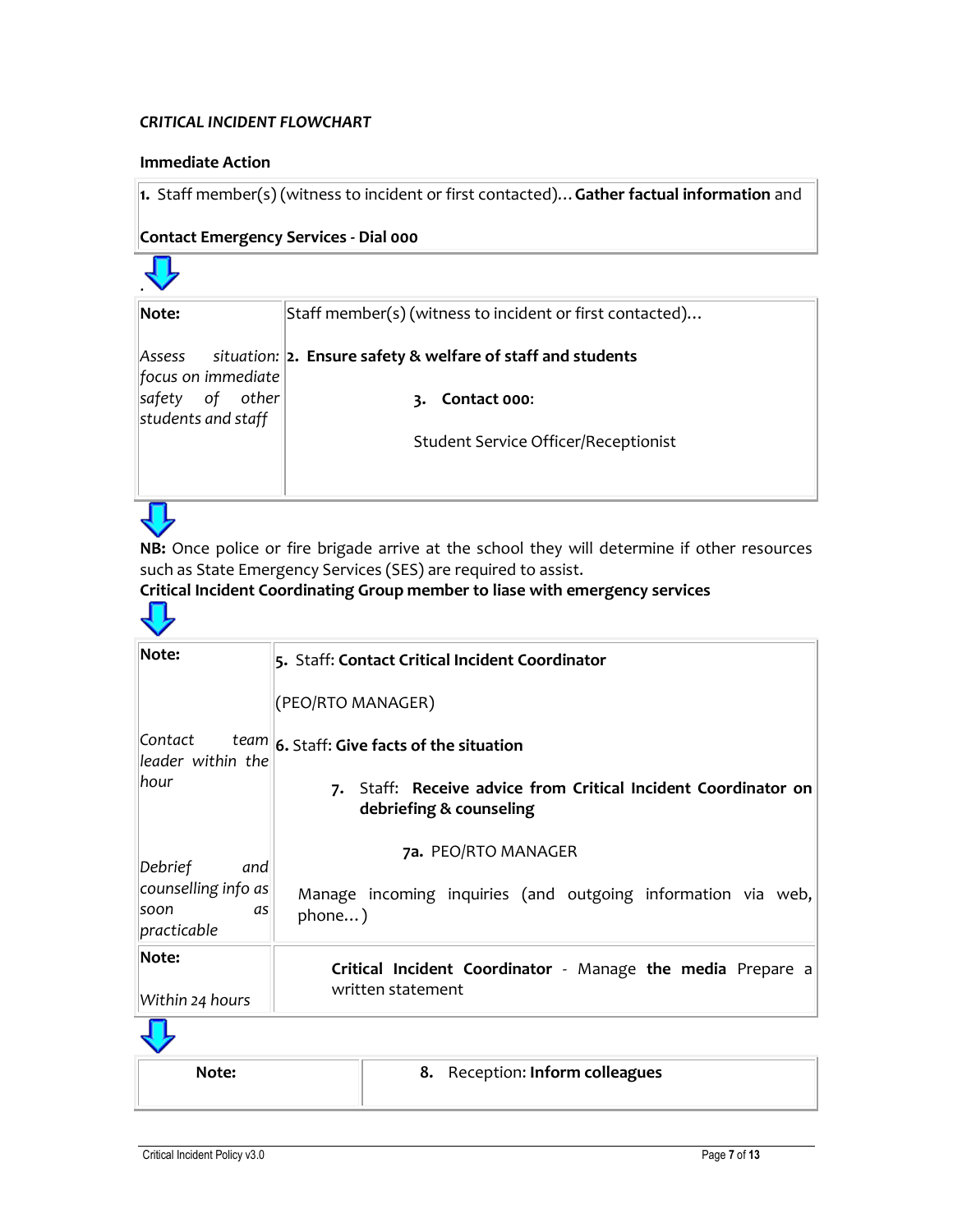| Within<br>hoursReceive<br>briefing from critical<br>incident team | 48 |                                 |         |           |                  |
|-------------------------------------------------------------------|----|---------------------------------|---------|-----------|------------------|
|                                                                   |    |                                 |         |           |                  |
| Note:                                                             |    | <b>ACADEMIC MANAGER</b>         |         |           |                  |
| Within 48 hours                                                   |    | Contact<br>of affected persons  | parents | <b>or</b> | families/friends |
|                                                                   |    |                                 |         |           |                  |
| Note:                                                             |    | 11. PEO/RTO MANAGER             |         |           |                  |
| Within 7 days                                                     |    | Complete "Incident Report" form |         |           |                  |

# *ADDITIONAL ACTION (When appropriate)*

| Director: Convene brief meeting of the Critical Incident Coordinating Group with School<br><b>Executive to:</b> |                                    |                                                                            |                          |  |
|-----------------------------------------------------------------------------------------------------------------|------------------------------------|----------------------------------------------------------------------------|--------------------------|--|
| discuss intervention plan<br>$\bullet$                                                                          |                                    | $\bullet$                                                                  | obtain executive support |  |
|                                                                                                                 |                                    |                                                                            |                          |  |
| <b>Contact Local Support Personnel</b>                                                                          |                                    |                                                                            |                          |  |
| Support Personnel                                                                                               | Name                               |                                                                            | Telephone                |  |
| Counsellors                                                                                                     | <b>Trauma Counselling Services</b> |                                                                            |                          |  |
| Nursing and emergency staff                                                                                     | Hospital                           |                                                                            |                          |  |
|                                                                                                                 |                                    |                                                                            |                          |  |
| Director:                                                                                                       |                                    |                                                                            |                          |  |
| Convene full staff meeting of teaching and administrative staff to:                                             |                                    |                                                                            |                          |  |
| present information                                                                                             |                                    | discuss action plan                                                        |                          |  |
| allow staff response                                                                                            |                                    | decide on how students will be informed or<br>given additional information |                          |  |
|                                                                                                                 |                                    |                                                                            |                          |  |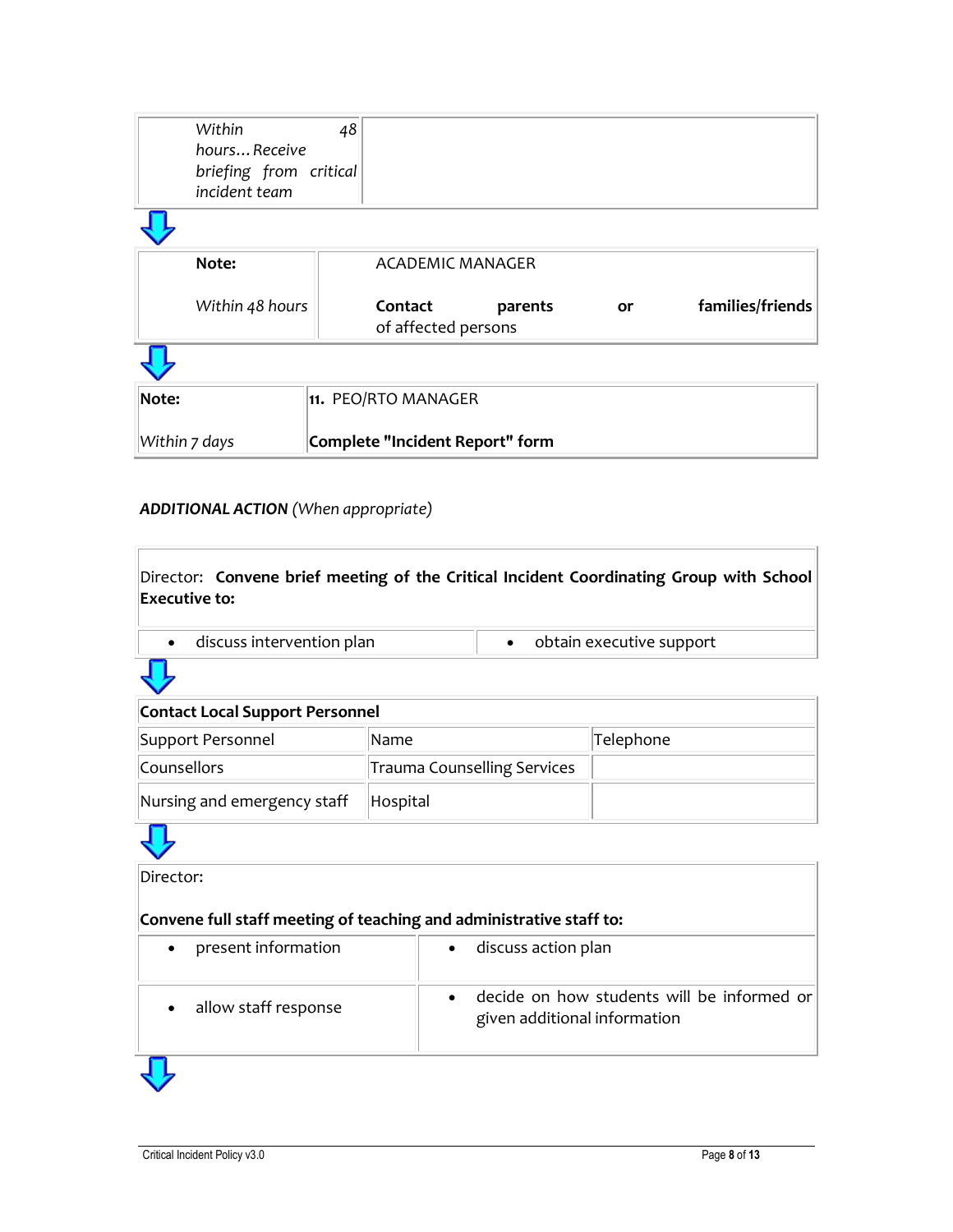| Student Services: Set up a recovery room in the school: |                    |                                      |  |  |  |
|---------------------------------------------------------|--------------------|--------------------------------------|--|--|--|
| provide fluids                                          | comfortable chairs | support personnel                    |  |  |  |
|                                                         |                    |                                      |  |  |  |
| ACADEMIC MANAGER: Inform students of:                   |                    |                                      |  |  |  |
| facts of the incident                                   | school actions     |                                      |  |  |  |
| counseling services                                     |                    | allow student discussion or response |  |  |  |

### **Identify "at risk" students and staff**

Be aware of others who have experienced trauma

List of students involved

ACADEMIC MANAGER : **Contact parents or families of "at risk" students and staff**

ACADEMIC MANAGER … **Arrange debriefing for "at risk" students and staff**

Organise for referrals to professional counsellors if required



| Admin Manager  Inform all parents via CIBT website                                                      |                                           |  |  |  |
|---------------------------------------------------------------------------------------------------------|-------------------------------------------|--|--|--|
| The facts of the critical incident<br>$\bullet$                                                         | • the school's response plans             |  |  |  |
| possible reaction of students                                                                           | sources of help for families<br>$\bullet$ |  |  |  |
| المتحامين والماليان والمستحقق والمتحدث والمتحال والمتاري والمتحدث والمتحدث والمناسبة والمستحدث والمتحدث |                                           |  |  |  |

encourage two-way communication between parents and the school

# Critical Incident Coordinating Group: **Restore the school to regular routine as soon as practicable**

All staff can help here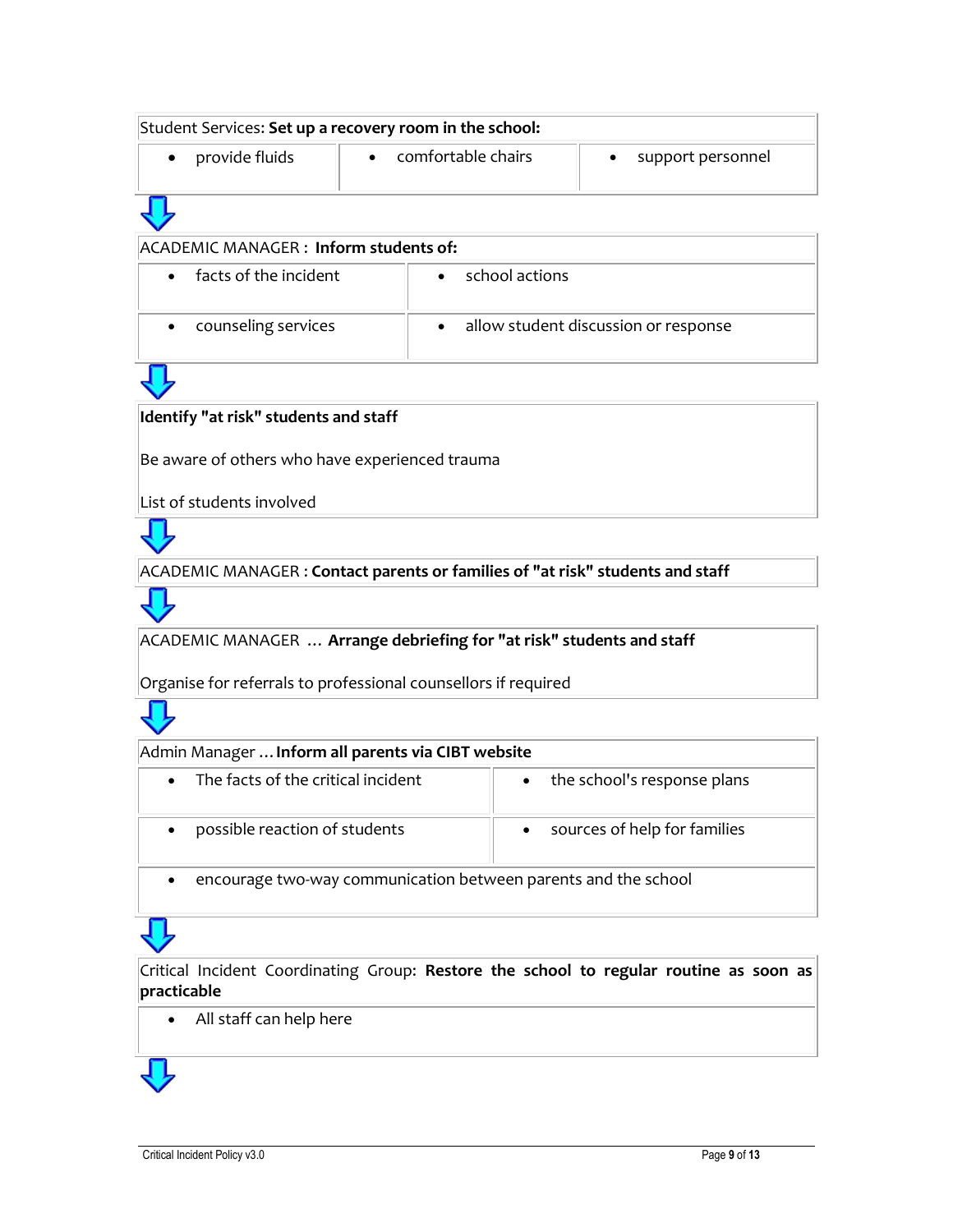Critical Incident Coordinating Group: **Obtain updated factual information**

continue to inform staff, students and parents



Critical Incident Coordinating Group: **Continue to monitor well-being of students and staff**

All staff to report new information to Critical Incident Coordinating Group

Staff may use rapport with students to counsel or refer on to professional body… Critical Incident Coordinating Group to be informed of all referrals

Recovery time for staff involved

### **Checklist for Staff Managing Critical Incidents**

The PEO/RTO MANAGER will seek information about the incident and will request that the information is not immediately made public.

The PEO/RTO MANAGER or nominee will urgently deal with an emergency matter then call a meeting with the following staff or their nominees as a Critical Incident Team:

- PEO/RTO Manager
- Academic Manager
- Student Service
- Other key stakeholders may be called depending upon the situation

A Case Manager and Case Management Team will be appointed to manage CIBT response.

### Response Checklist

As soon as possible, the PEO/RTO MANAGER will liaise with relevant staff to prepare a communication plan and nominate a spokesperson.

### Communication

- response and ongoing strategies including individual roles and responsibilities
- liaison with police, doctors, hospital staff and other relevant professionals
- legal assistance if required
- follow-up letters to family
- incident report for the CIBT records

### Support for family, friends and staff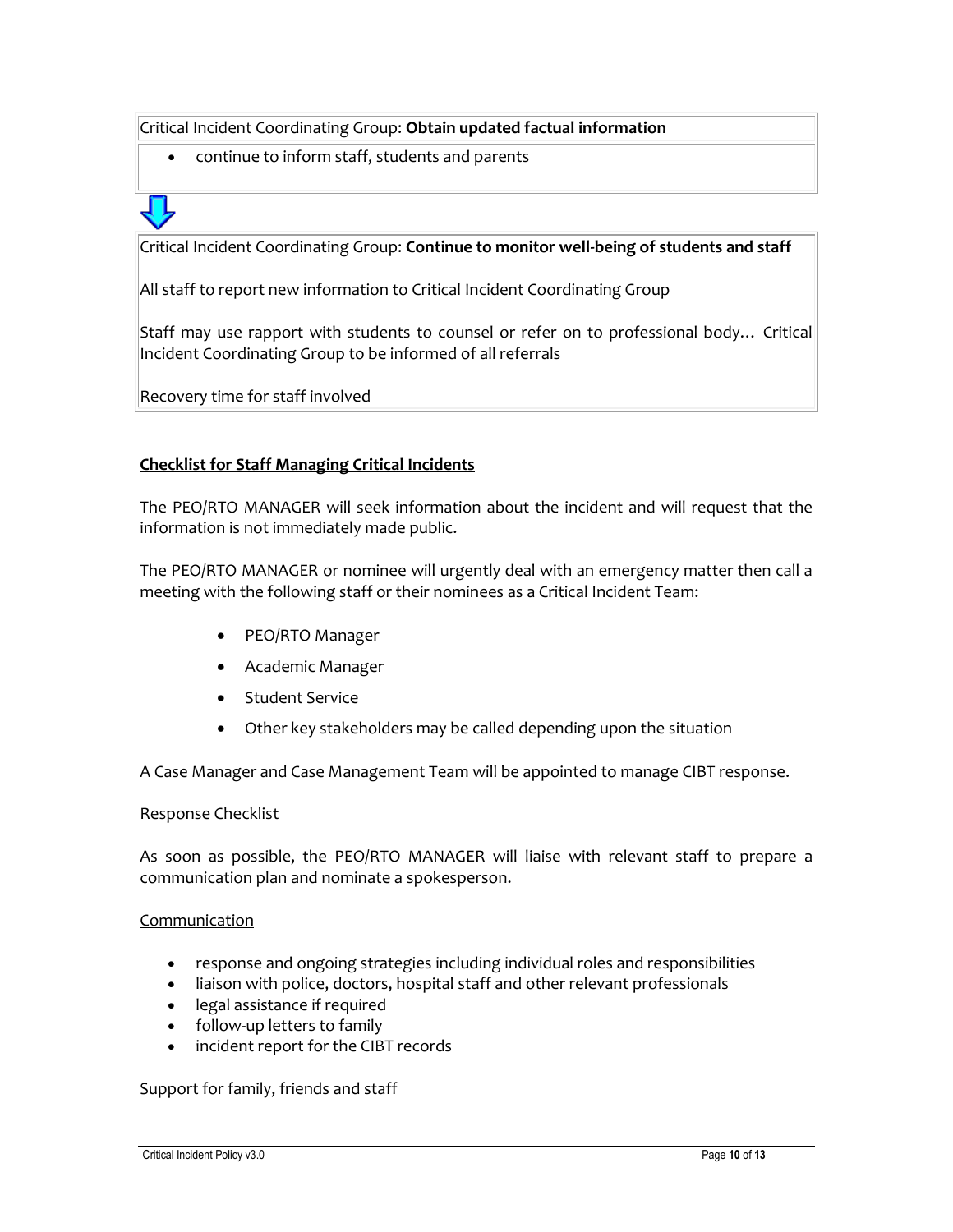- next of kin (parents/guardian) to be contacted and support provided to family and friends
- arrangements made for visits from family and friends, e.g. accommodation, travel, crisis support and referral to appropriate services

### **CRITICAL INCIDENT RECOVERY TIMELINE**

In order to successfully manage a critical incident, CIBT will always take appropriate action and provide support during and after a critical incident.

The recovery timeline following a critical incident will vary depending on the circumstances

### **Immediately (and within 24 hours)**

- Gather the facts;
- Ensure safety and welfare of staff and students
- Where possible notify the time and place of the debriefing to all relevant persons;
- Manage the media;
- Set up a recovery room;
- Keep staff, students and parents informed.

### **Within 48-72 hours**

- Arrange counseling as needed;
- Provide opportunities for staff and students to talk about the incident;
- Provide support to staff and helpers;
- Debrief all relevant persons;
- Restore normal functioning as soon as possible;
- Keep parents informed.

### **Within the first month**

- Arrange a memorial service, if appropriate;
- Encourage parents to participate in meeting to discuss students' welfare;
- Identify behavioural changes and the possibility of post traumatic stress disorder and refer to Health Contacts for Mental Health Services;
- Monitor progress of hospitalised staff or students;
- Monitor mental and physical health of all helpers.

### **In the Longer Term**

- Monitor staff and students for signs of delayed stress and the onset of post traumatic stress --disorder - refer for specialised treatment;
- Provide support if needed;

### **In the Long Term**

- Plan for and be sensitive to anniversaries, inquests and legal proceedings
- Access specialist support if needed.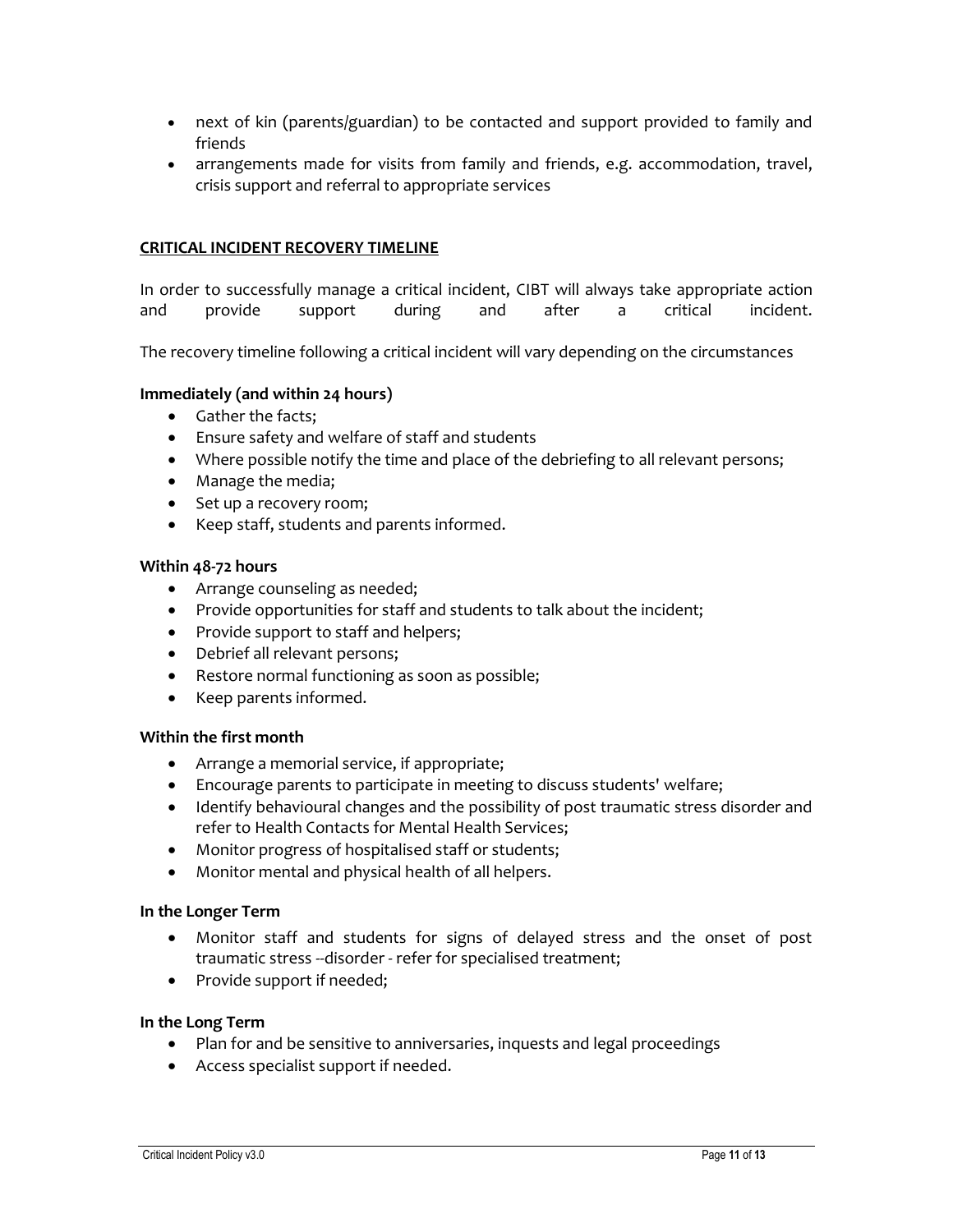### **EMERGENCY NUMBERS AND CONTACT DETAILS**

**POLICE** 000 **AMBULANCE** 000 **FIRE** 000

1. DIAL 000 AND REQUEST THE SERVICE YOU NEED

2. REMEMBER TO REMAIN AS CALM AS YOU CAN

3. SPEAK CLEARLY AND GIVE THE DETAILS AS REQUESTED

**The following details are for additional emergency services** 

*AIDSLINE* 1800 133 392

### *ABORTION & GRIEF COUNSELLING*

Telephone 1300 363 550

*CENTRE AGAINST SEXUAL ASSAULT* 1800 806 292

### *CRISIS PREGNANCY*

Telephone 1800 650 840

### *DOMESTIC VIOLENCE 24X7*

Telephone 1800 811

### *FAMILY DRUG SUPPORT*

Telephone 1300 368 186

### *GAMBLERS ANONYMOUS*

Telephone 1800 002 210

### *POISONS INFORMATION CENTRE*